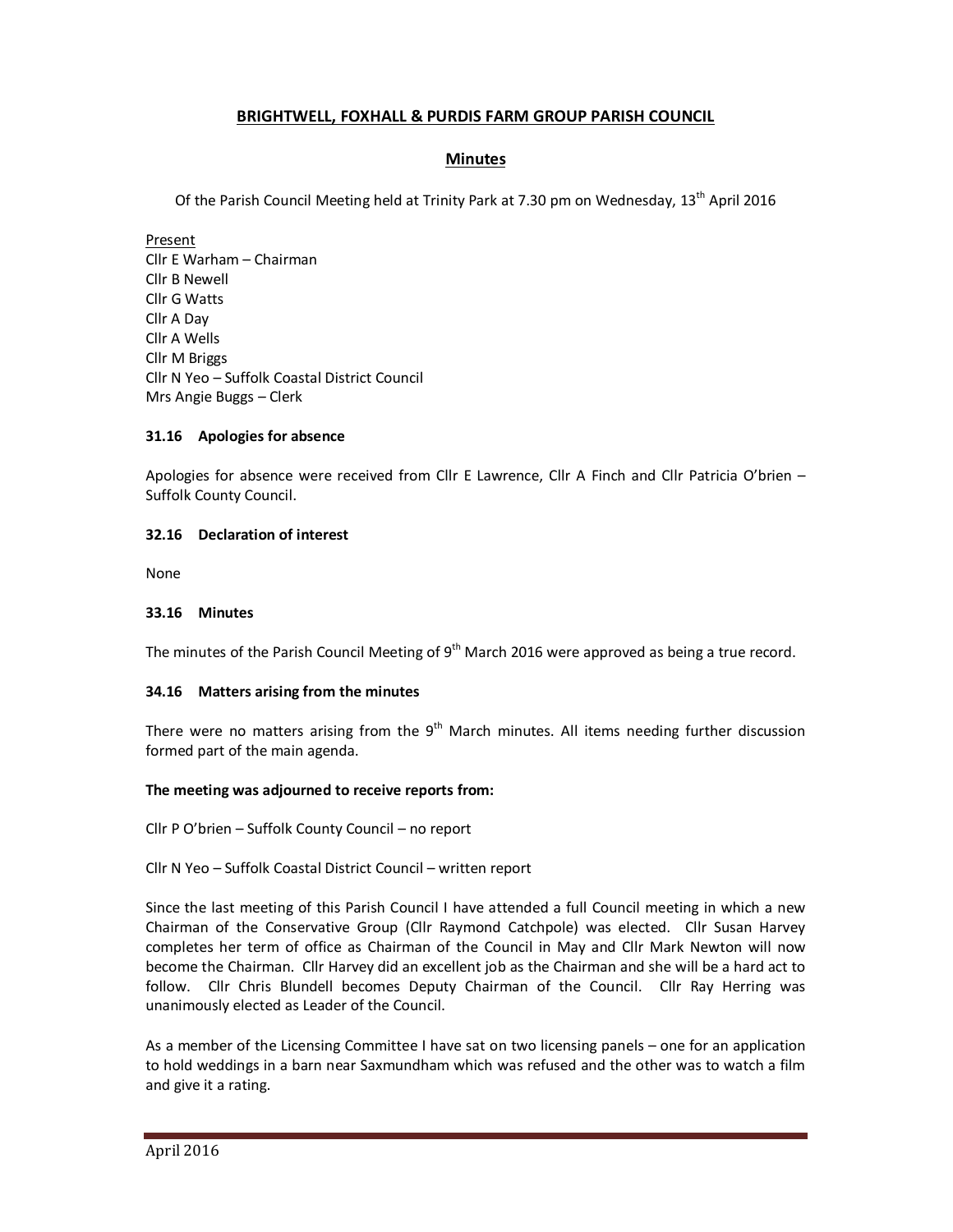The Simultaneous Cabinet Meeting in mid-March attracted considerable public and media interest. It resulted in the Cabinets of both Councils agreeing that the officers should develop a Business Case to explore the possible benefits of Suffolk Coastal and Waveney formally merging.

Although SCDC has a strong track record of partnership working with Waveney, it is important to stress that this is not a fait accompli and we are at the start of a long process. These proposals are still at a very early stage.

But, in the current economic climate, when Councils are being forced to put up Council tax for the first time in six years, we have a duty to continue to explore new and innovative ways of making savings.

As such, we need to look closely at the benefits of a merger, but we will only take this forward if we feel it will help us to deliver better services and value for money. However, before any merger could take place, it would have to be agreed by both Full Councils, as well as there being public consultation and the Boundary Commission being involved.

Any such proposal would be subject to a lengthy and full democratic process, which would be in the public domain over a period of years and would not be implemented before the 2019 elections.

Following the announcement by the Chancellor, George Osborne MP, about the Devolution proposals for East Anglia (Suffolk, Norfolk and Cambridgeshire), Suffolk's Leaders and Chief Executives met on Wednesday, 23 March, to begin discussions on the detail which needs to be worked through before all councils vote on a proposed deal later in the year.

Ahead of any decisions being taken, we are all agreed that we must engage with communities and other key groups to make sure they both understand what is and isn't part of the proposed deal but also to hear what their views on it are.

We will keep you updated as this engagement process develops, but for the latest Devolution information see: http://www.suffolkcoastal.gov.uk/yourcouncil/a-devolution-proposal-for-suffolk/

I was recently informed of the Invest to Save initiative that SCDC decided to implement an 'intelligent lighting system' to all our street and footpath lights.

The work to install this system has now been completed. This allows us to move to part night lighting (effectively switching off the majority of street and footpath lighting between midnight and 5.30am), in line with Suffolk County Council and other District and Boroughs in the county.

Apparently the Town and Parish Councils, among others, were informed of this work and consulted about the plan to introduce part night lighting in 2014. However, it is intended to send round further detailed information about the plans ahead of any move to implement part night lighting during the summer months (after the clocks go forward), as well as issuing a press release and putting information on the website.

I will bring with me on Wednesday the form which needs to be filled in with regard to the ECB money I am giving the Parish Council for the flooring of the goal area.

Police – written report

**Period 1st March 2016 – 30th March 2015**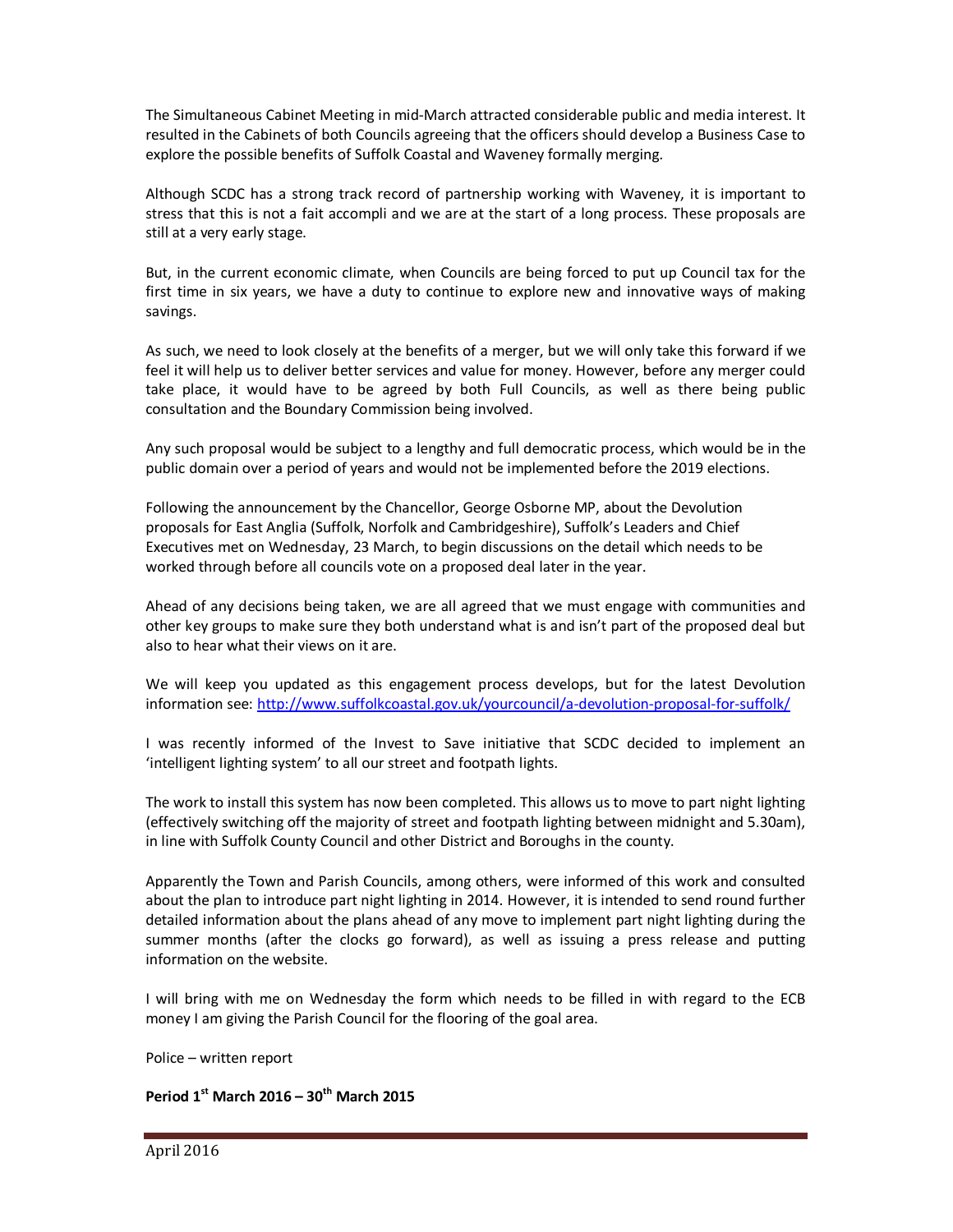| <b>Parish</b>                 | No of crimes recorded |
|-------------------------------|-----------------------|
| <b>Brightwell</b>             |                       |
| Bucklesham                    |                       |
| Foxhall                       |                       |
| Levington                     |                       |
| Nacton                        |                       |
| <b>Newbourne</b>              |                       |
| <b>Purdis Farm</b>            | 25                    |
| Waldringfield                 | 1                     |
| Kirton & Falkenham            | $\mathcal{P}$         |
| <b>Trimley St Martin</b>      | $\overline{2}$        |
| <b>Trimley St Mary</b>        | 6                     |
| <b>Total Crime This Month</b> | 38                    |

**Bucklesham, Foxhall, Nacton and Newbourne** were crime free during March.

**Purdis Farm** recorded 25 crimes and 14 relate to either Sainsbury's or Homebase. Daytime 10<sup>th</sup> March black wheelie bin removed along Felixstowe Road. Series of garage burglaries and vehicles entered; Hazel Drive; Meadow Crescent; Holly Close; overnight  $13<sup>th</sup> - 14<sup>th</sup>$  March. Majority of which were insecure. Purdis Avenue 15<sup>th</sup> March burglary dwelling with intent; window smashed on property with large block and reached inside to unlock window. Search made but nothing taken as property currently being cleared. Alarm sounded during the afternoon. Still under investigation. **Other Investigations**: 1 child protection investigation.

**Kirton & Falkenham** 2 crimes recorded this month, ill treatment of a person investigation finalised. Referral made to Police by Ambulance service. Dog dangerously out of control no injury, victim walking dog on leash in Kingsfleet marshes area. Husky type dog not on a lead attacked victim's dog. Owner described as white female, approx. 38-40yrs, 5"7" tall approx., bleached hair colour and wearing a red coat. Investigation on-going.

Levington over a period of one week 21<sup>st</sup>-28<sup>th</sup> March a dinghy removed from marina harbour and later found damaged with Yamaha outboard motor removed; enquiries ongoing.

**Waldringfield** criminal damage to kitchen window of residential farmhouse by unknown means 30th March  $-1^{st}$  April; enquiries on going.

**Nacton** theft of red diesel fuel from two tractors left secure out of view in open field. One tank drilled to release fuel. Occurred 26<sup>th</sup>-29<sup>th</sup> March, crime finalised.

**Brightwell** no crimes recorded this month.

**Other Investigations:** 1 adult protection.

**Trimley St Martin** 2 crimes recorded this month, both burglary other building offences. Overnight  $2^{nd}$  – 3<sup>rd</sup> March business premises on the High Road wooden storage shed entered via removing 4ft x 2ft ventilation grill. Nothing apparent taken and jemmy marks found around the lock on a storage container. Crime finalised.

Overnight  $4<sup>th</sup> - 5<sup>th</sup>$  March a detached garage of residential property on Cavendish Road entered by kicking through side door wooden panel removing an electric bicycle from within. Investigation finalised.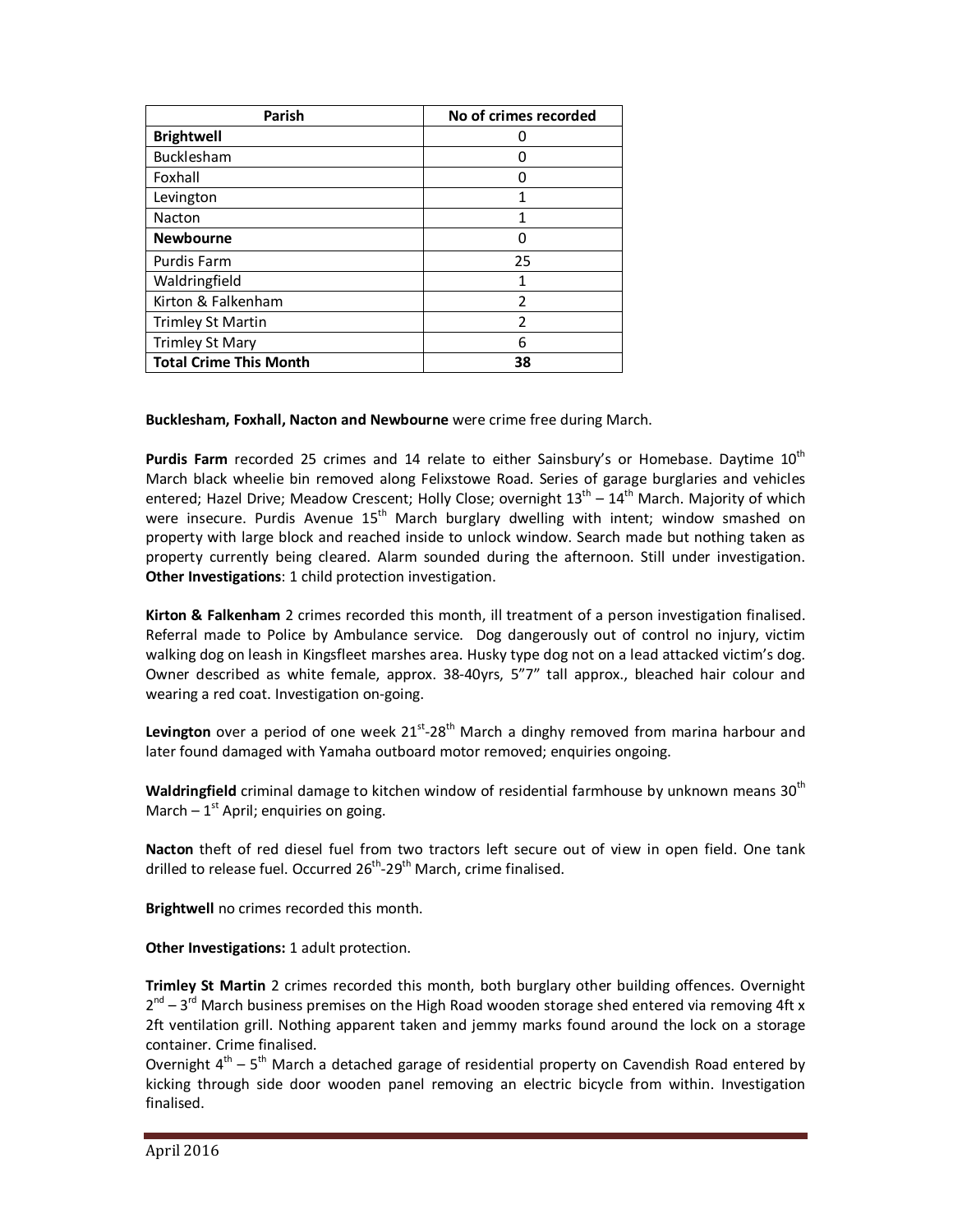**Other Investigations:** 1 adult protection, 1 Anti-Social Behaviour investigations.

**Trimley St Mary** 6 crimes recorded this month. Possession class B drugs cannabis and driving with excess alcohol and driving whilst unfit on Faulkners way; still under investigation. Theft from motor vehicle overnight  $15<sup>th</sup> - 16<sup>th</sup>$  March insecure vehicle entered on Kingsbury Road; under investigation. Theft of pedal cycle overnight 15<sup>th</sup>-16<sup>th</sup> March from rear yard on Spriteshall Lane; finalised. Damage to motor vehicle parked on the High Road overnight  $5^{th}$ -6<sup>th</sup> March. Both offside tyres damaged by unknown means; finalised. Burglary other building overnight  $2^{nd}$ -3<sup>rd</sup> March Faulkners Way removing a padlock from the sidegate and taken 2 pedal cycles.Production or being concerned in production of a controlled drug class B cannabis; resulted in an adult caution.

**Other Investigations:** 4 child protection, 1 vulnerable adult, 2 Anti-social behaviour investigation, 1 first instance harassment.

### **A view of crime maps and data can now be found on the Internet** www.police.uk

### **The meeting was re-convened.**

### **35.16 Clerk's Report**

The purpose of this report is to update members on outstanding issues, items received after the deadline for agenda items, correspondence and action taken by the Clerk.

### SALC - Housing

*Starter Homes Regulations: Technical Consultation* has been published as part of the progress towards implementing the provisions in the Housing and Planning Bill. The stated commitment is to build 200,000 high quality starter homes exclusively for young first time buyers under 40, to be sold at a minimum of 20% below the open market value. The Bill, among other things, places a general duty on local planning authorities to promote the supply of starter homes when carrying out their planning functions; creates the ability to set a starter homes requirement, so that local planning authorities may only grant planning permission for residential development if this requirement is met; and empowers Government to intervene if planning authorities fail to carry out their functions related to starter homes. The Regulations, which will be made informed by this consultation, will help define 'starter home'; the starter homes requirement; and the reporting arrangements for starter homes delivery. The proposals, which among other things raise the controversial 'viability' question, include to:

- Restrict the sale and sub-letting of starter homes for 5 years following initial sale.
- Allow individuals to sell at a higher proportion of market value as the number of years they have lived in the home increases.
- Allow flexibility for joint purchasers, where one is under and the other older than 40 and to exempt injured military services personnel and those whose partner has died in service from the under 40 restriction.
- Specify a site size of 10 units or more (or 0.5 ha) as an appropriate minimum threshold for the starter home requirement.
- Recognise Government claims that a specification of 20% of all homes delivered on a residential development would be viable on an average development.
- Exempt from the requirement, developments deemed 'unviable' if they had to comply.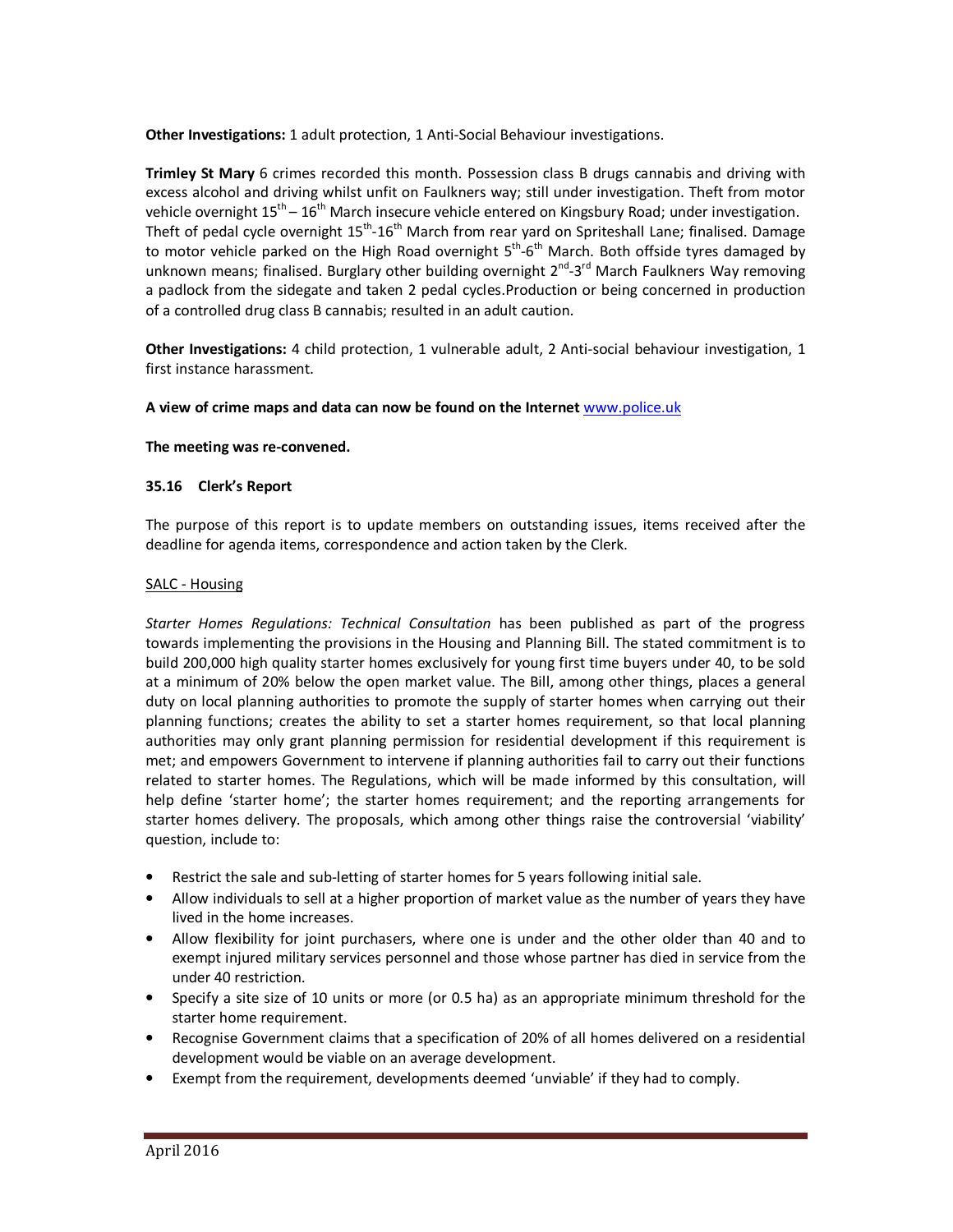- Consider whether group custom build developments and developments with a very high level of affordable housing, such as estate regeneration, schemes should be exempt.
- Reflect Government assertion that some flexibility is needed, particularly in high value areas or where development does not easily lend itself to an on-site provision, by implementing the Housing and Planning Bill allowance for off-site commuted sums to be made in lieu of on-site starter home provision. Commuted sums would have to be used by the local planning authority for providing starter homes elsewhere. The planning authority must agree to an off-site contribution based on the cost to the developer of meeting the starter homes requirement. Also, it is proposed to subject housing designed specifically for older people to an off-site contribution to starter homes.

# SALC - Planning

Councils will be interested in another review of planning legislation. A 'Rural planning review' call for evidence looks at the planning constraints on rural businesses and reviews the use of agricultural buildings for residential purposes. It provides the opportunity for those with an interest in rural areas, notably Government states 'especially farmers and other businesses operating in rural areas', to submit views on how the planning system is working in rural areas and how it could be improved. The consultation is intended to identify areas for deregulation in the context of benefits to business. There is scant mention of community except in relation to benefits accruing from increased business and housing interests. Government states "Rural entrepreneurs and housebuilders in England will have the opportunity to provide ideas on how the planning system can better support rural life, making it simpler for them to expand their businesses and to build much needed new homes."

# SALC - Broadband

An important consultation has been launched which proposes a universal obligation for all households to be able to access at least 10Mbps to help them access information and services. Local councils concerned about maximising the opportunities for their communities, will be considering the sufficiency of an uplift to 10Mbps at a time when ultra and hyper-fast broadband are being increasingly considered. Councils will also be wondering how this dovetails into existing superfast broadband initiatives.

## SALC - Housing

Government statistics reveal that nearly 50,000 households have now taken up their Right to Buy since the scheme was altered in 2012. In theory, for every additional home sold under the Right to Buy a new additional affordable home is built which further increases the housing stock nationwide.

## **36.16 Planning**

The Planning Committee Chairman Cllr Watts reported on the following planning matters.

# Planning Application No DC/16/0629/FUL Warren Heath Retail Park Felixstowe Road Purdis Farm Service yard extension, loading area and goods on line operation

The Parish Council objected to this application because councillors were concerned about the loss of twenty six parking spaces. However, the application has now been approved. Councillors were of the opinion that the figures concerning peak occupancy and the number of parking spaces were incorrect. Councillors expressed concern about the noise from lorries reversing and that the Parish Council should be prepared to support residents if this becomes a nuisance.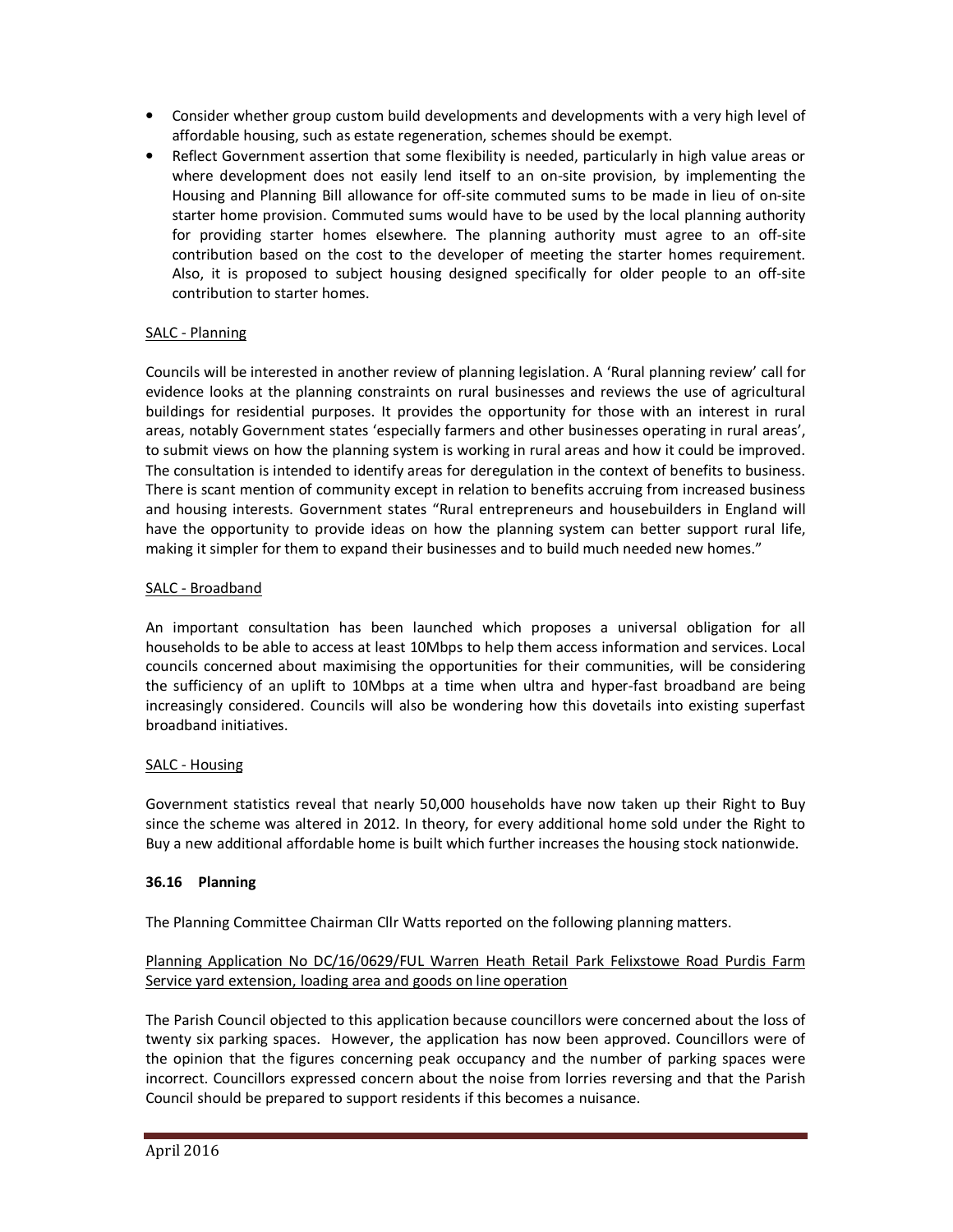Planning Application No DC/16/0724/FUL - Erection of a two storey dwelling house and a one and a half storey outbuilding to include a garage, car port and gym at the ground floor with a studio at first floor over (access to the site off Bucklesham Road) | Part Rear Garden Of Edinvillie Purdis Farm Lane Purdis Farm Suffolk

Cllr Watts reported that the Parish Council had objected to this application. A letter has been received from Suffolk Coastal District Planning Department – Potential Referral of Planning Application. Following discussion it was agreed that the Parish Council should request that the application be referred to the Planning Committee. **Action: Clerk**

# **37.16 Neighbourhood Plan – Kesgrave Town Council / Rushmere St Andrew Parish Council**

The Clerk reported that she had received an email from Kesgrave Parish Council stating that they understood from Cllr Ogden that the above would be discussed at the meeting on the  $13<sup>th</sup>$  April and asked to be informed of the Parish Council's decision.

Following discussion Cllr Day proposed, seconded Cllr Watts – all in favour that the Parish Council reply to the email as follows. Brightwell, Foxhall & Purdis Farm Group Parish Council do not wish to become part of the Kesgrave Neighbourhood Plan and will consider other options in the future. **Action: Clerk** 

# **38.16 Locality Budget 2015/2016**

The Clerk reported that she had received an email from Cllr Finch regarding his meeting with Malcolm King Highways Suffolk County Council concerning the speed control signs – Bucklesham Road. Councillors discussed the two options in Cllr Finch's email:

- a. Highways Team visit and place a SID device at certain locations for a period of time, or
- b. Fixed points and the purchase of a Vehicle Activated Sign (VAS).

It was agreed that the Clerk should email Cllr Finch requesting that he contact Malcolm King to clarify and confirm the costs of both options and that the Parish Council have not agreed to either option. It was agreed that this item should be deferred until the next meeting. **Action: Clerk / Cllr Finch** 

Cllr Yeo gave the Clerk an Enabling Communities Budget Scheme Application Form and agreed that she would provide £1,000 out of her budget towards the cost of updating the flooring of the goal area **Action: Clerk** 

# **39.16 Annual Parish Meeting 4th May 2016 (Please note change of usual date.)**

Following discussion it was agreed that the Clerk should request that the police attend the Annual Parish Meeting. It was agreed that the following councillors should produce the annual reports; Brightwell – Cllr Newell, Foxhall – Cllr Day and Purdis Farm – Cllr Warham. **Action: Clerk / Cllr Newell / Cllr Day / Cllr Warham.** 

## **40.16 Trinity Park Development**

Cllr Day reported that he had attended the neighbourhood lunch at Trinity Park and he could confirm that the originally proposed housing and associated roadways would now not be going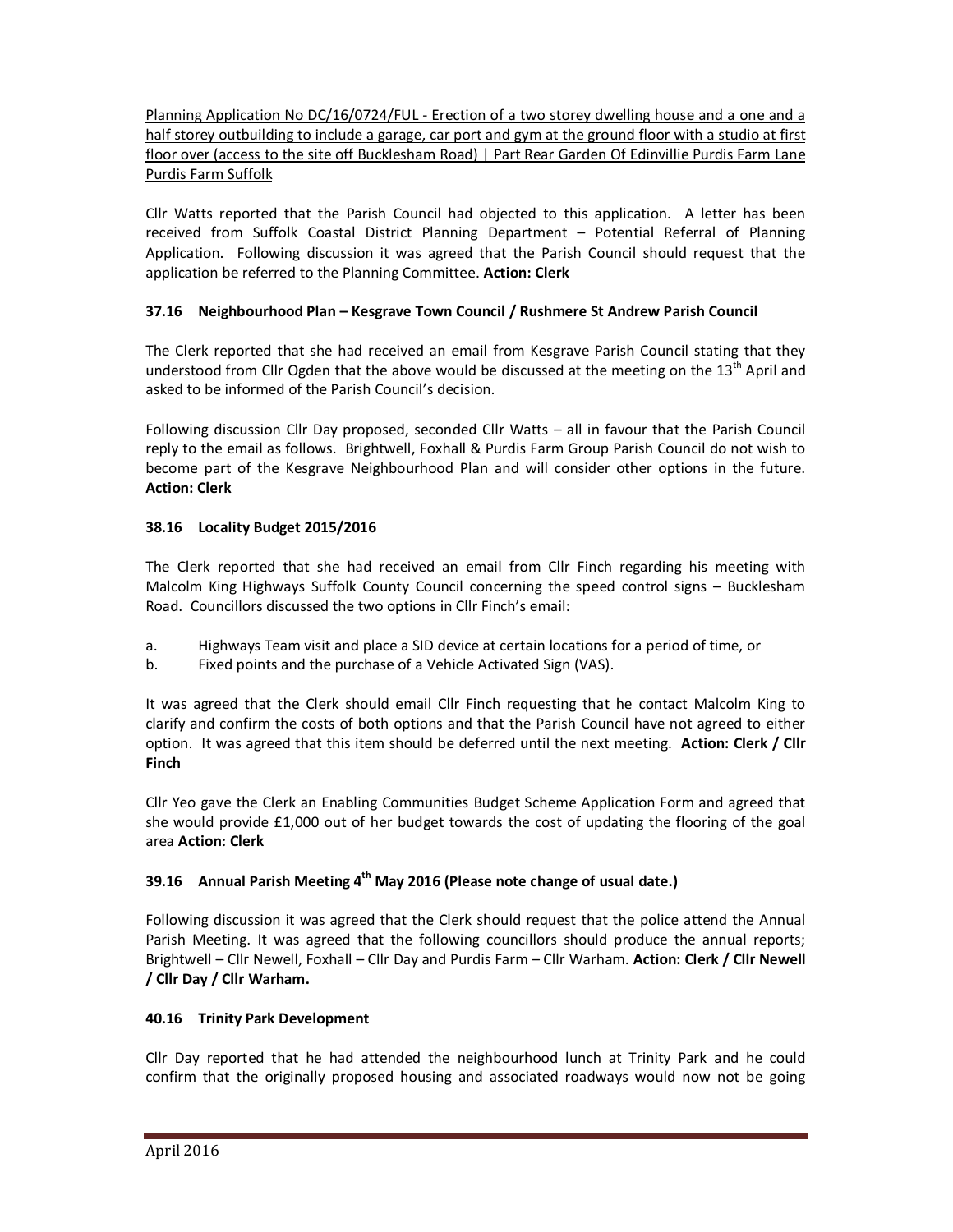ahead. He said that he had advised immediate neighbours of this and feedback received has been very positive.

### **41.16 Bucklesham Road – Dog Walking Area**

Cllr Day reported that the dog walking area was discussed at the Trinity Park Neighbours Lunch as there have been major problems which have affected Trinity Park. Apparently when Trinity Park is holding major events they place warning signs and these signs have been taken down. There have also been incidents of double parking in the area. The land is owned by a Trust and Trinity Park has requested that the Parish Council write to the Trust regarding the problems. It was agreed that the Clerk should contact Cllr Finch as to whether he knows the details of the Trust. **Action: Clerk / Cllr Finch** 

## **42.16 Graffiti**

It was agreed that the Clerk should write to Suffolk County Council Highways stating that the sign on the north side of Felixstowe Road between Sainsburys and Trinity Park roundabouts is in a bad state of repair and needs replacing. It was agreed that graffiti should be placed on the next agenda. **Action: Clerk / Cllr Lawrence** 

#### **43.16 Finance**

| Income                                   |         |
|------------------------------------------|---------|
| None                                     |         |
| Expenditure                              |         |
| A J Buggs Salary and Expenses March 2016 | £283.78 |
| <b>HMRC</b>                              | £186.00 |

Cllr Warham proposed, seconded Cllr Watts that the above expenditure is approved – all in favour. **Action: Clerk** 

#### **44.16 Correspondence**

- a. Email received from Anglian Water Pollution Prevention Team stating they are launch a new initiative called Pollution Watch. Anglian Water are requesting that sewage pollution incidents are reported as soon as possible to minimise environmental impact. Pollution Hotline Number 03457145145. **Action: Councillors**
- b. The Clerk reported that she had written to Simon Barnett Senior Infrastructure Officer Suffolk County Council regarding the bus shelters which had been planned to be erected on the Bucklesham Road. A reply has been received stating the design team have still not completed the drawings for the bus shelter bases. **Action: Clerk**
- c. Email received from Suffolk Highways regarding the Nacton Road Ipswich Highway Capacity Improvements Phase 2 – April Update stating that the UK Power Networks electric cable works will now take place on the 13<sup>th</sup> and 14<sup>th</sup> April. Surfacing will now commence on 26<sup>th</sup> April for 5 nights.

#### **45.16 Meetings attended by councillors / clerk**